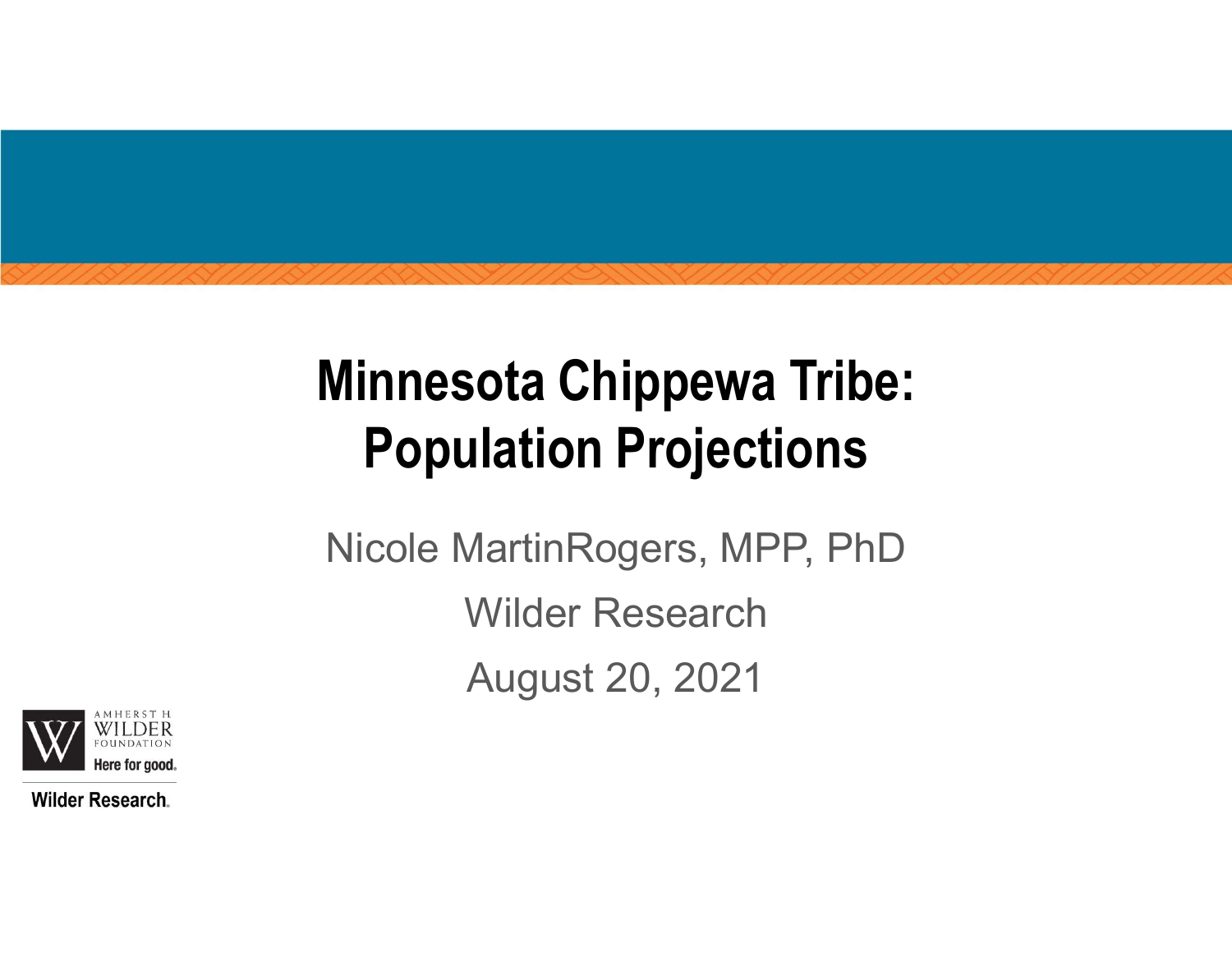### Background

- In 2012, Wilder Research was contracted by the Minnesota Chippewa Tribe (MCT) to conduct a study about the tribe's population and projected changes to the population through the year 2098 under several different enrollment criteria scenarios
- This study is part of an effort to reform MCT's constitution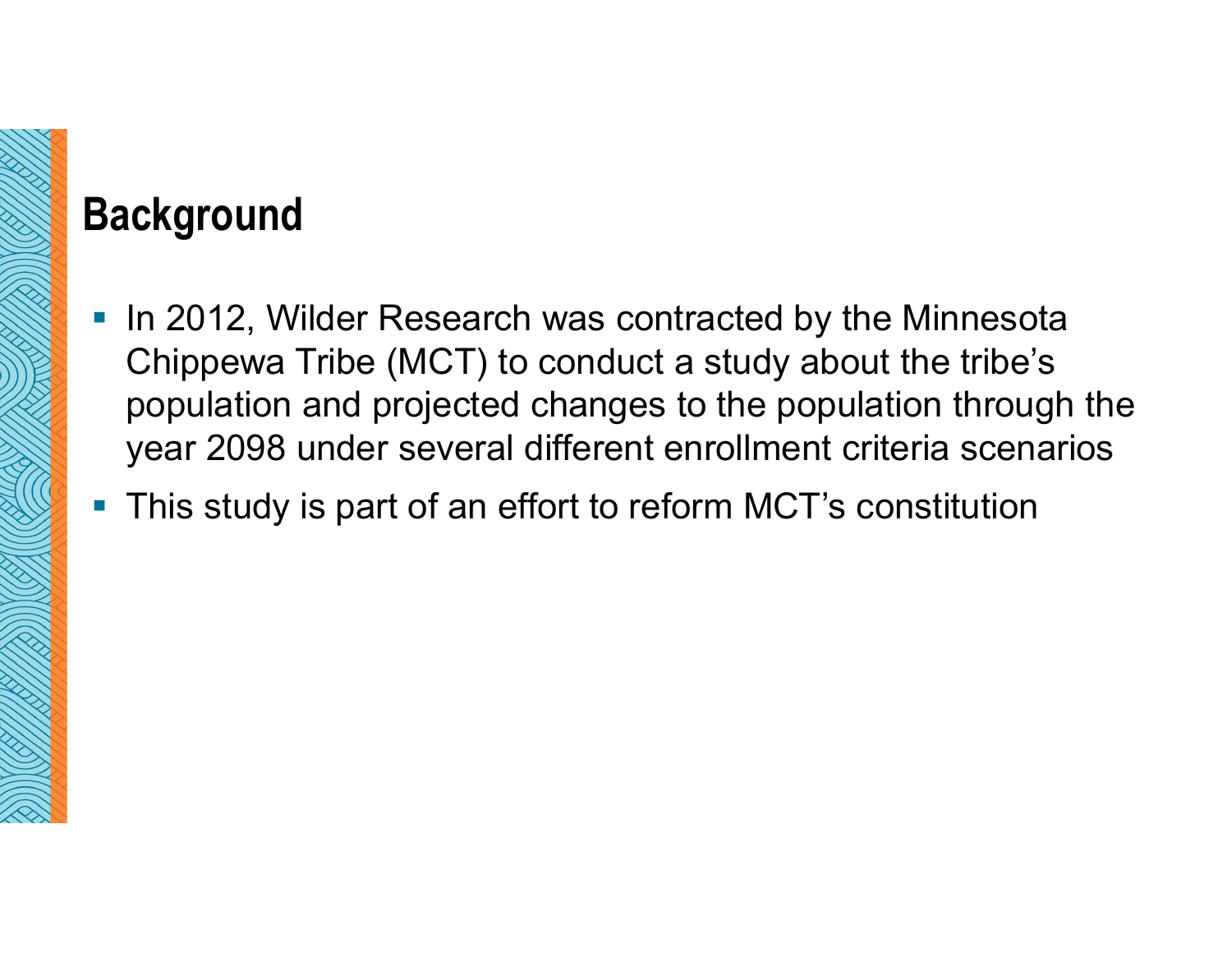### Methods

- Obtain and review the 1941 MCT Base Roll
- Survey of tribal members (N=785, statistically representative sample) to learn more about non-MCT blood among tribal members and their descendants
- **Complete population projections** 
	- Subcontracted Dr. Tom Gillaspy, MN State Demographer for 30+ years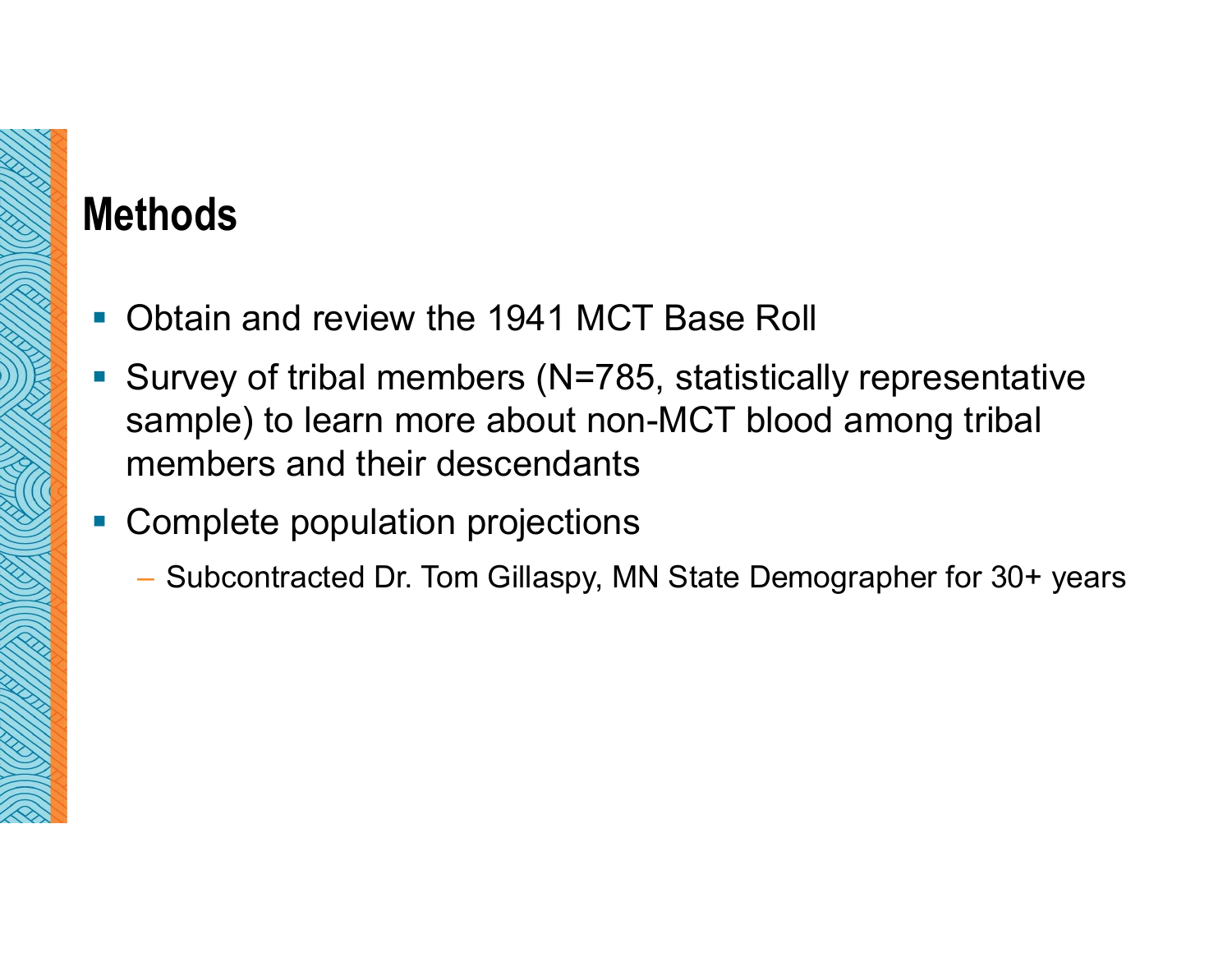### Scenarios under consideration

- Scenario 1: no changes are made to the enrollment criteria (1/4 blood quantum, all MCT blood)
- Scenario 2: changes are made to the enrollment criteria to allow all **enarios under consideration**<br>Scenario 1: no changes are made to the enrollment criteria (1/4 blood<br>quantum, all MCT blood)<br>Scenario 2: changes are made to the enrollment criteria to allow all<br>Chippewa/Ojibwe blood from a or Canadian First Nation to count toward the required 1/4 blood quantum
- Scenario 3: changes are made to the enrollment criteria to allow all blood from any federally recognized American Indian tribe or Canadian First Nation to count toward the required 1/4 blood quantum
- Scenario 4: changes are make to the enrollment criteria to reduce the minimum blood quantum required to 1/8 MCT blood
- Scenario 5: changes are made to enrollment criteria to eliminate blood quantum requirement and instead use lineal descent (direct lineage from 1941 MCT base roll)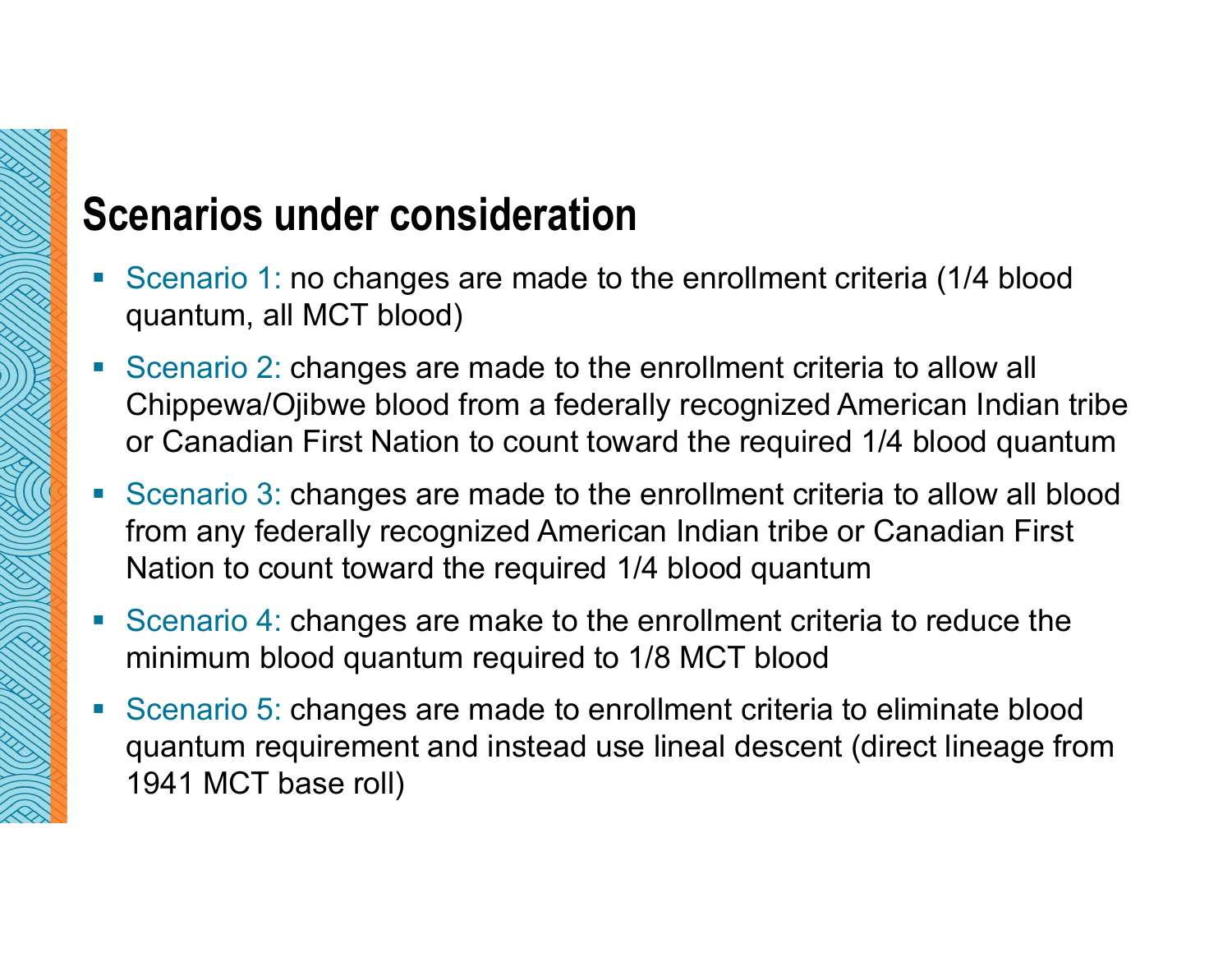## Limitations

- Projections are based on 2013 MCT population (enrollment) data and assumptions about future patterns of births and deaths based on historical Census data
- **Because MCT is a small population (and some Bands are VERY** small), fluke incidents can greatly change a population's trajectory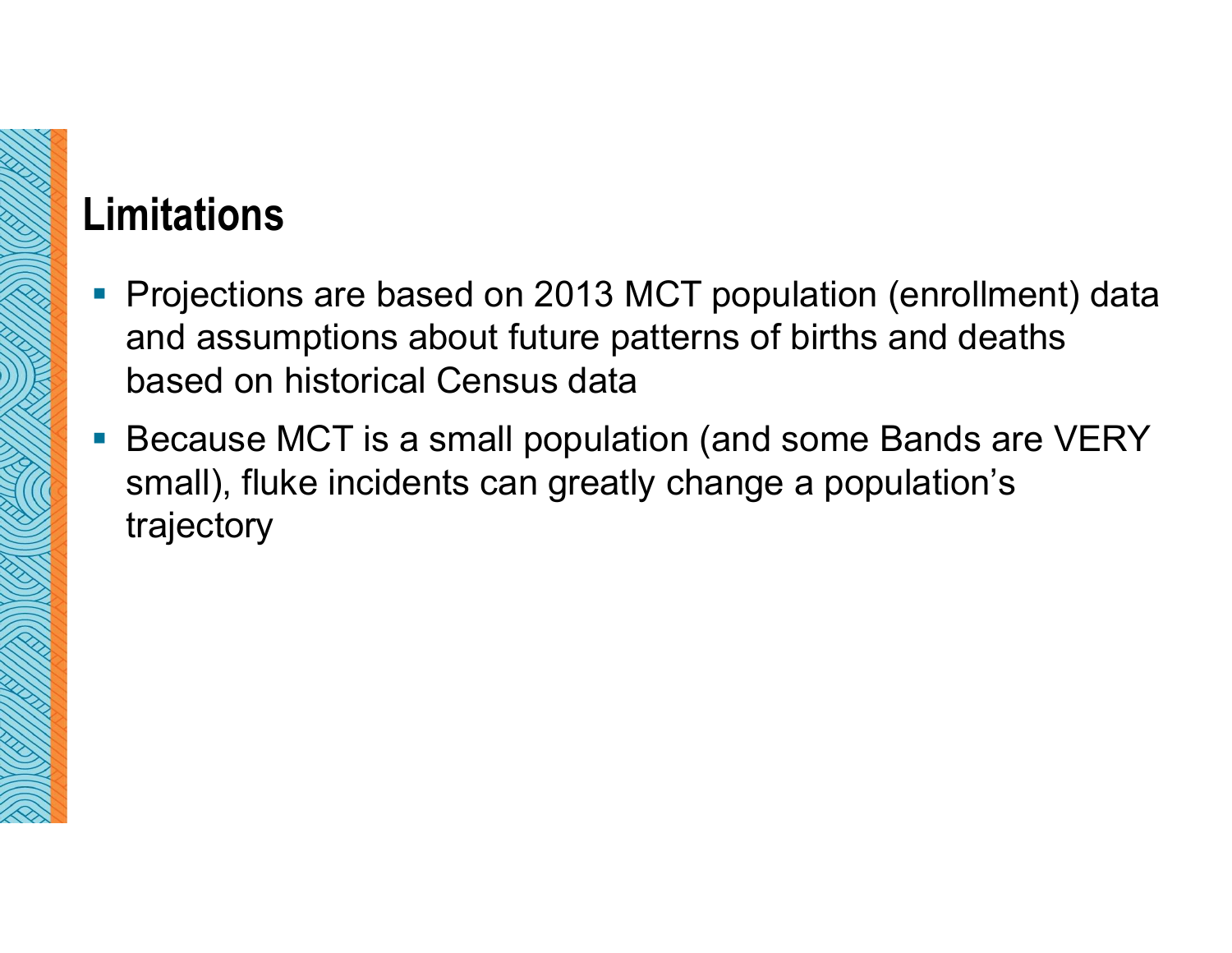**Scenario 1** Total population assuming no changes are made to the enrollment criteria (1/4 blood quantum, MCT blood)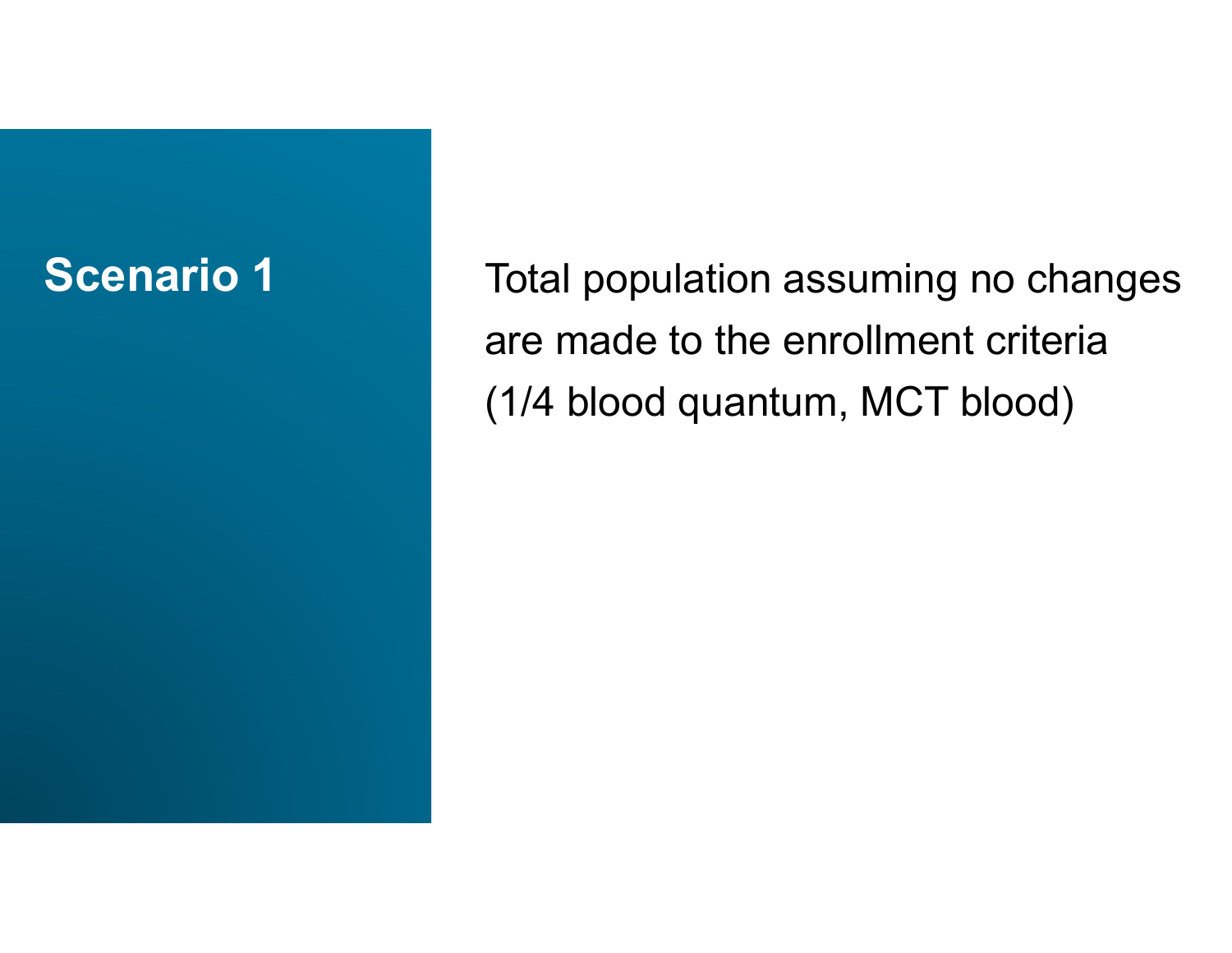#### Scenario 1: Total population

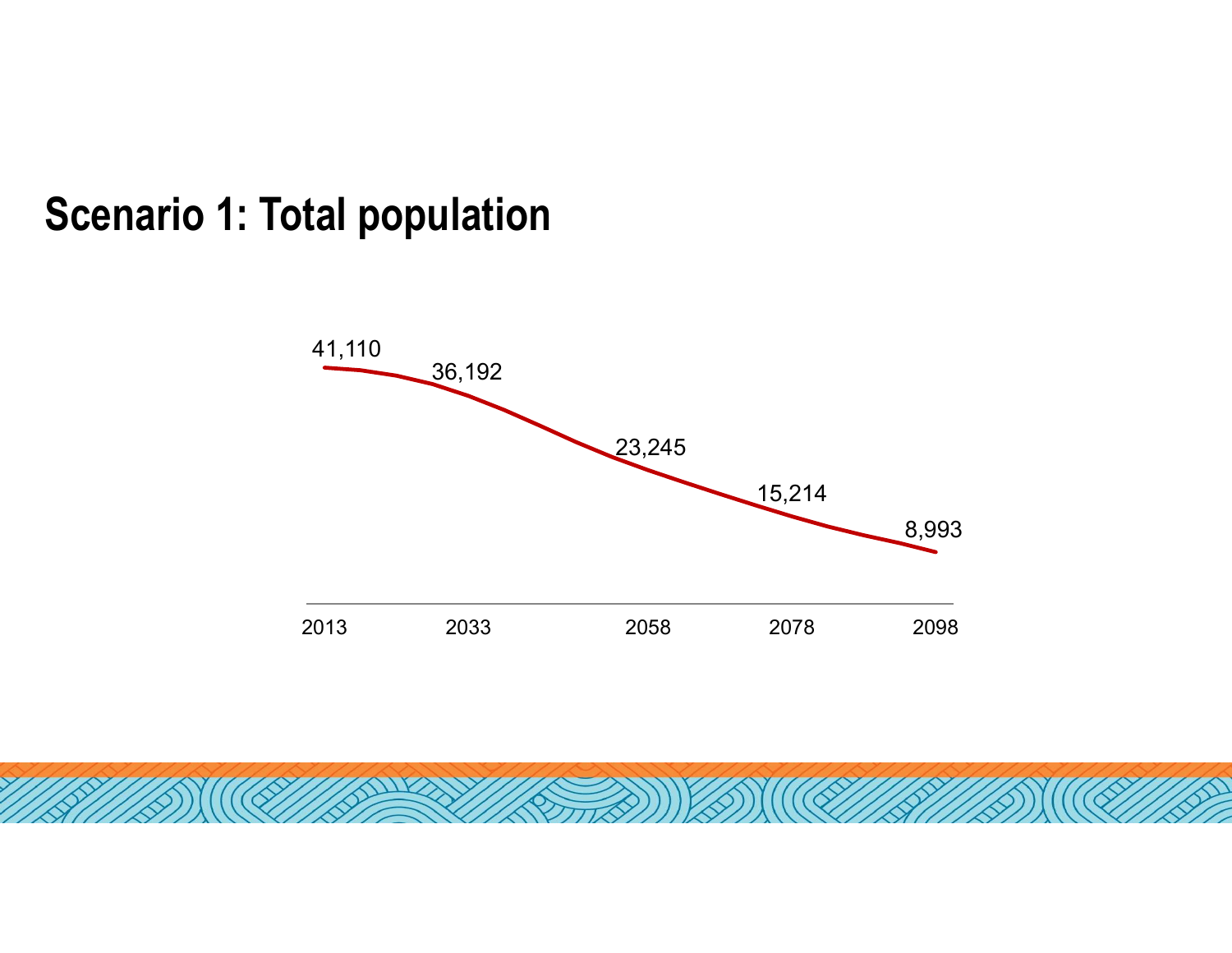## Scenario 1: Population by band

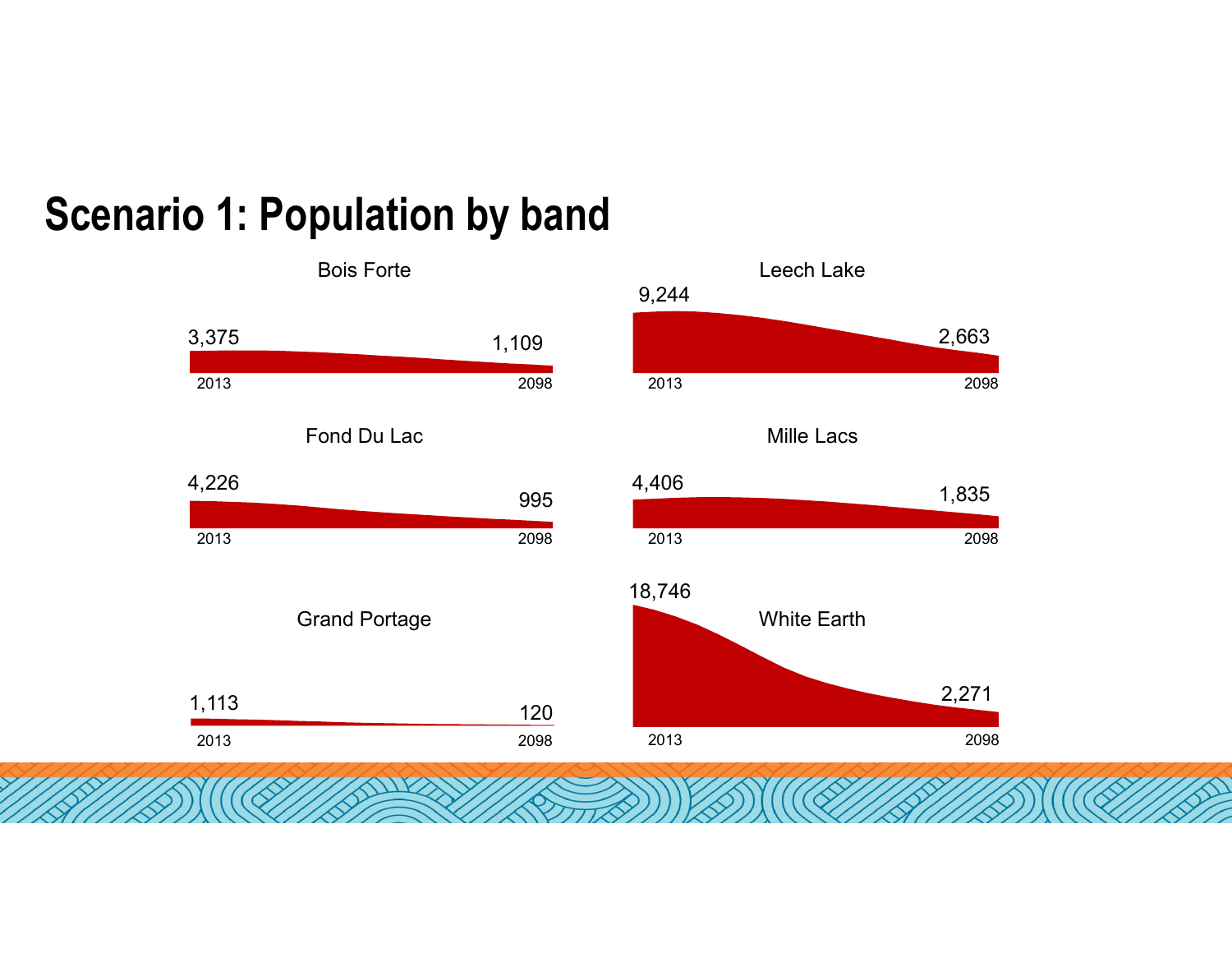**Scenario 2** Total population assuming changes are made to the enrollment criteria Total population assuming changes<br>are made to the enrollment criteria<br>to allow all Chippewa/Ojibwe blood<br>from a federally recognized from a federally recognized American Indian tribe or Canadian First Nation (not just MCT blood) to count toward the 1/4 threshold to be eligible for enrollment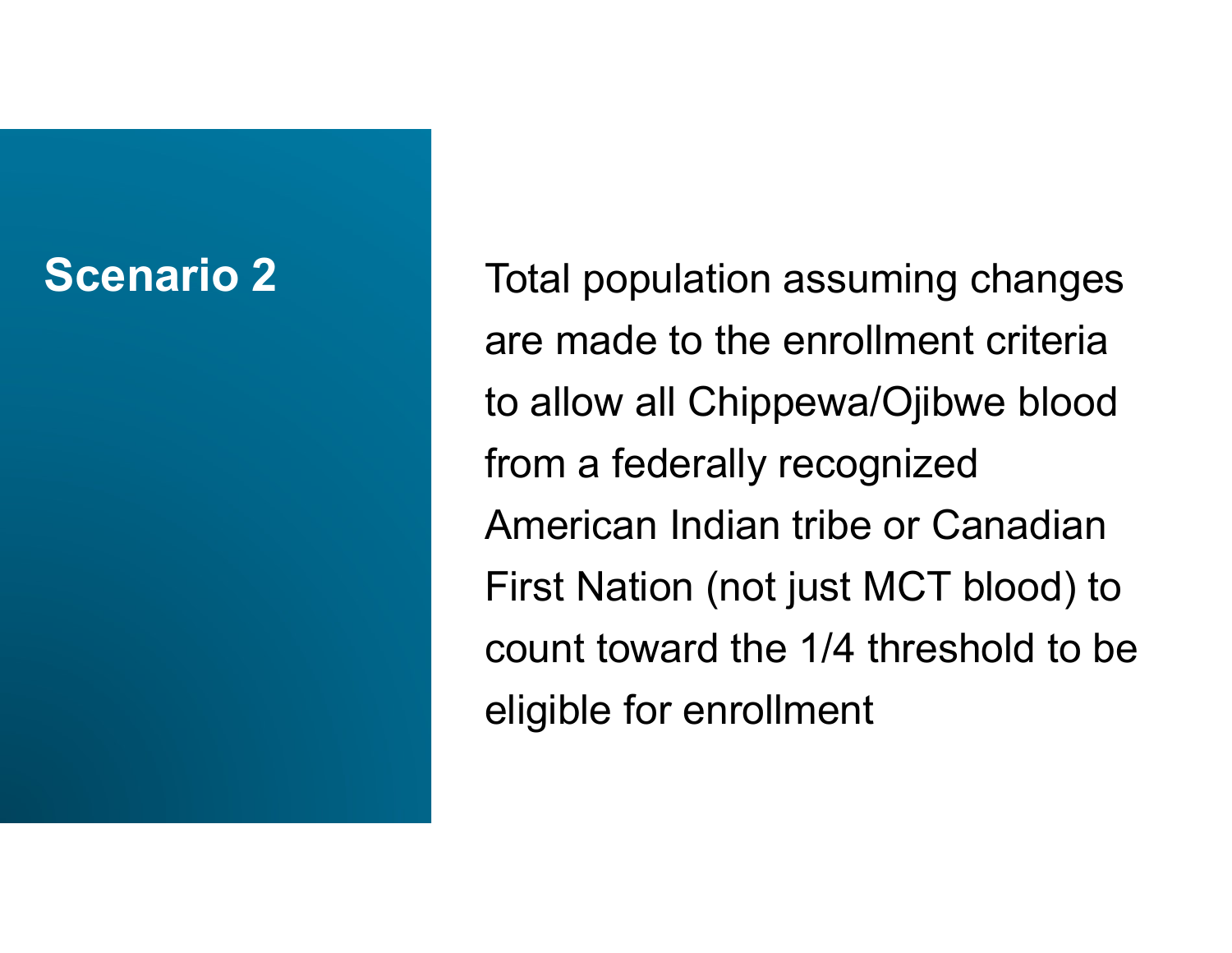#### Scenario 2: Total population

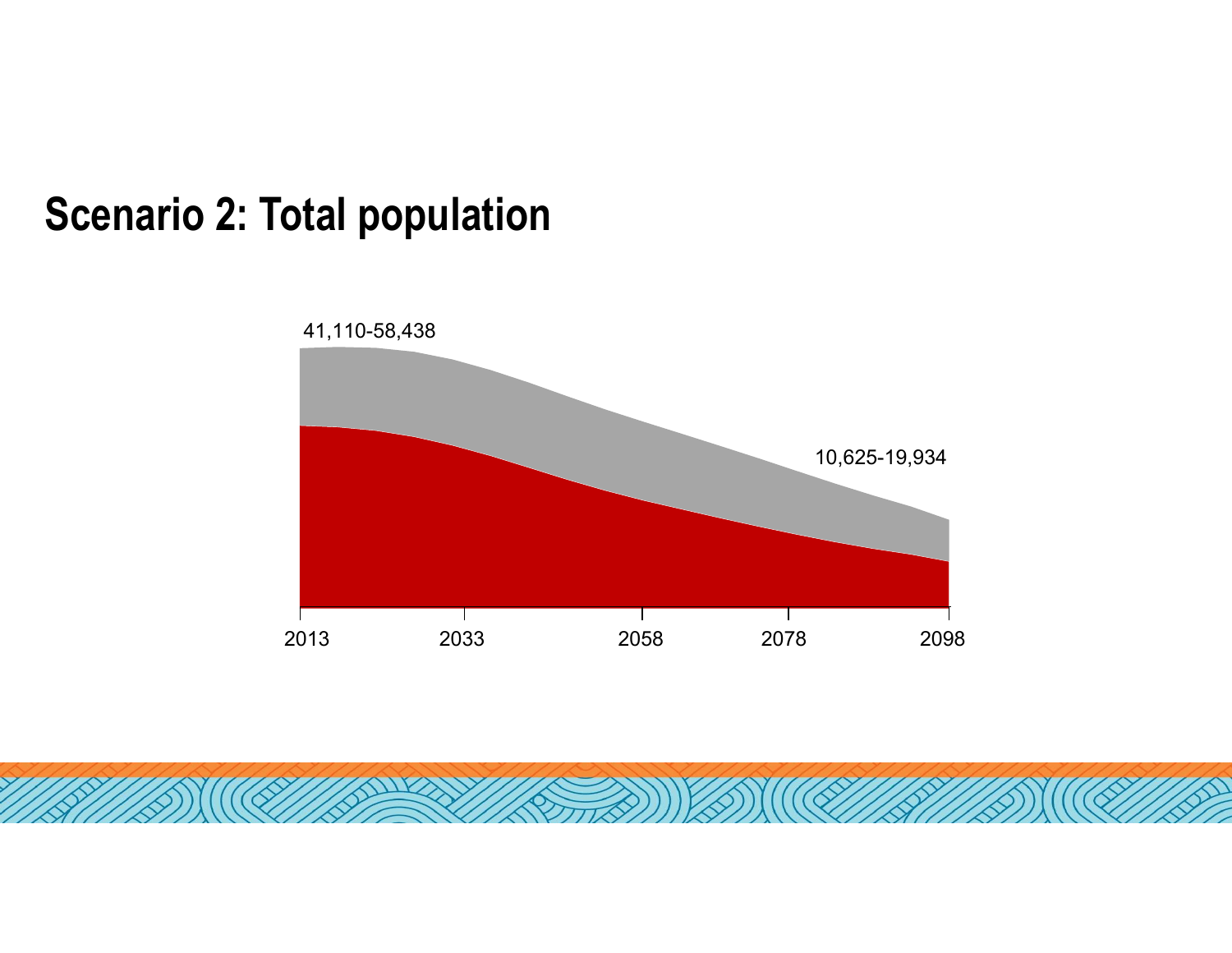#### Bois Forte Fond Du Lac Grand Portage Leech Lake Mille Lacs White Earth 2013<br>
2013<br>
2014 226-6.007<br>
2014 226-6.007<br>
<sup>2013</sup> 2014 226-6.007<br>
<sup>2014</sup> 226-6.007<br>
<sup>2014</sup> 24.406-6.263<br>
<sup>2014</sup> 226-6.007<br>
<sup>2014</sup> 226-6.007<br>
<sup>2014</sup> 24.406-6.263<br>
<sup>2014</sup> 226-6.007 2013<br>
2013<br>
2013<br>
2014 13.09-2456<br>
2013<br>
2014 13.09-2456<br>
2013<br>
2013<br>
2014 14.406-6,263<br>
2013<br>
2013<br>
2013<br>
2013<br>
2013<br>
2013<br>
2013<br>
2013<br>
2013<br>
2013<br>
2013<br>
2013<br>
2013<br>
2013<br>
2013<br>
2013<br>
2013<br>
2013<br>
2013<br>
2013<br>
2013<br>
2013<br> 3,375-4,798 1,309-2,456 3,152-5,914<br>
2013 2013 2013 2013 2013<br>
2013 2013 2013 2013<br>
2013 2013 2013 2013 2013<br>
2013 2013 2013 2013 2013<br>
2013 2013 2013 2013 2013<br>
2013 2013 2013 2013 2013<br>
2013 2013 2013 2013<br>
2013 2013 20 Leech Lake<br>
2,244-13,140<br>
2013<br>
2013<br>
2,152-5,914<br>
2098<br>
2,160-4,052<br>
2,160-4,052 Leech Lake<br>
2013 2018<br>
2013 2098<br>
2014 2013<br>
2014 2015<br>
2013 2013<br>
2013<br>
2013<br>
2014 2015<br>
2014 2028<br>
2014 2028<br>
2028<br>
2028<br>
2028<br>
2028<br>
2028<br>
2028<br>
2028<br>
2028<br>
2028<br>
2028<br>
2028<br>
2028<br>
2028<br>
2028 3,152-5,914<br>
2013 2098<br>
Aille Lacs<br>
4,406-6,263 2,160-4,052<br>
2013 White Earth<br>
2013 2013<br>
2013 2013<br>
2013<br>
2013<br>
2013<br>
2013<br>
2013<br>
2013<br>
2013<br>
2013<br>
2013<br>
2013<br>
2014<br>
2015<br>
2014<br>
2015<br>
2014<br>
2015<br>
2016<br>
2014<br>
2028 0  $\frac{5}{1,113}$ -1,582 142-266 10 10  $\overline{1}$ 0  $5 \blacksquare$  $10<sub>7</sub>$ 3,375-4,798 1,309-2,456 0 - 2010 - 2010 - 2020 - 2020 - 2020 - 2020 - 2020 - 2020 - 2020 - 2020 - 2020 - 2020 - 2020 - 2020 - 2020 - 20<br>Digwyddiadau 10 - <u>- Andrea Andrew Andrew Andrew Andrew Andrew Andrew Andrew Andrew Andrew Andrew Andrew Andrew Andrew Andr</u>  $2^{\circ}$  9,244-13,140 3,152-5,914 0 5 - <u>Jan Barnett, amerikansk politiker (</u>† 1838)  $10^{10}$  |4,406-6,263 2,160-4,052 0 10 20 - <u>1990 - 1990 - 1990 - 1990 - 1990 - 1990 - 1990 - 1990 - 1990 - 1990 - 1990 - 1990 - 1990 - 1990 - 1990 - 1</u>  $30 - 18,746 - 26,648$ 2,691-5,048 0  $5 1,$  $10^{10}$  |4,226-6,007 1,172-2,198

### Scenario 2: Population by band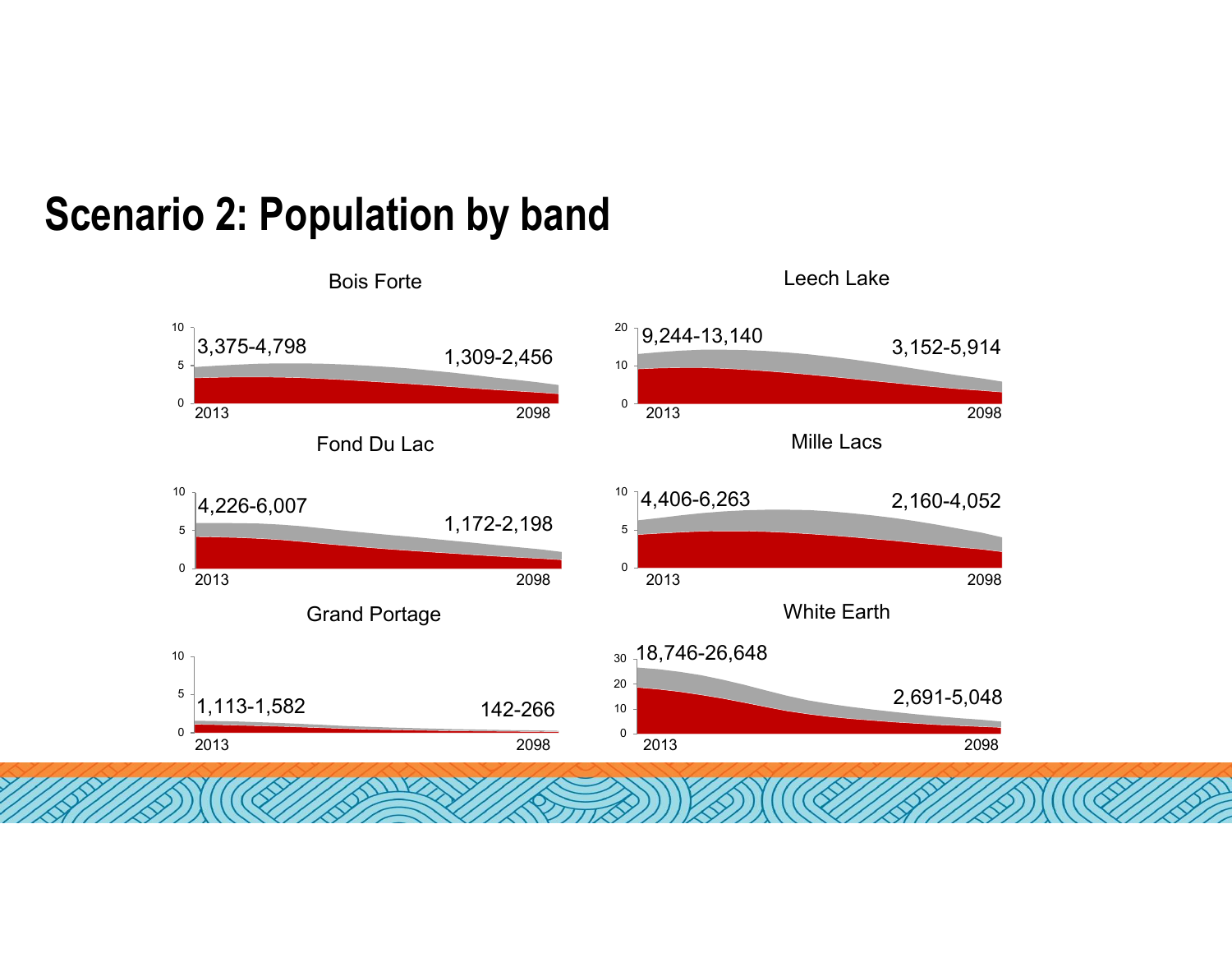**Scenario 3** Total population assuming changes are made to the enrollment criteria to allow blood from any federally recognized American Indian tribe or Canadian First Nation (not just MCT blood) to count toward the 1/4 threshold to be eligible for enrollment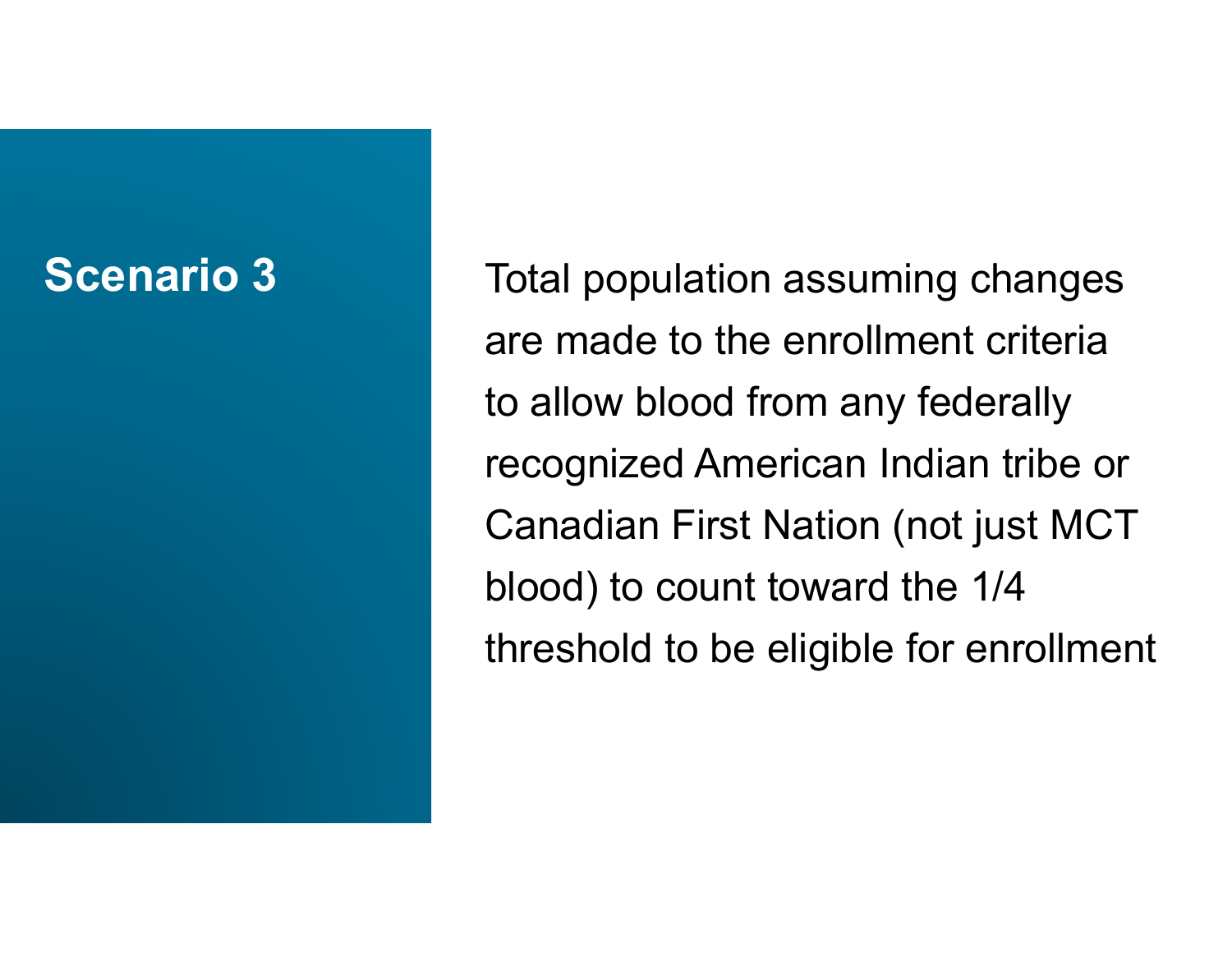#### Scenario 3: Total population

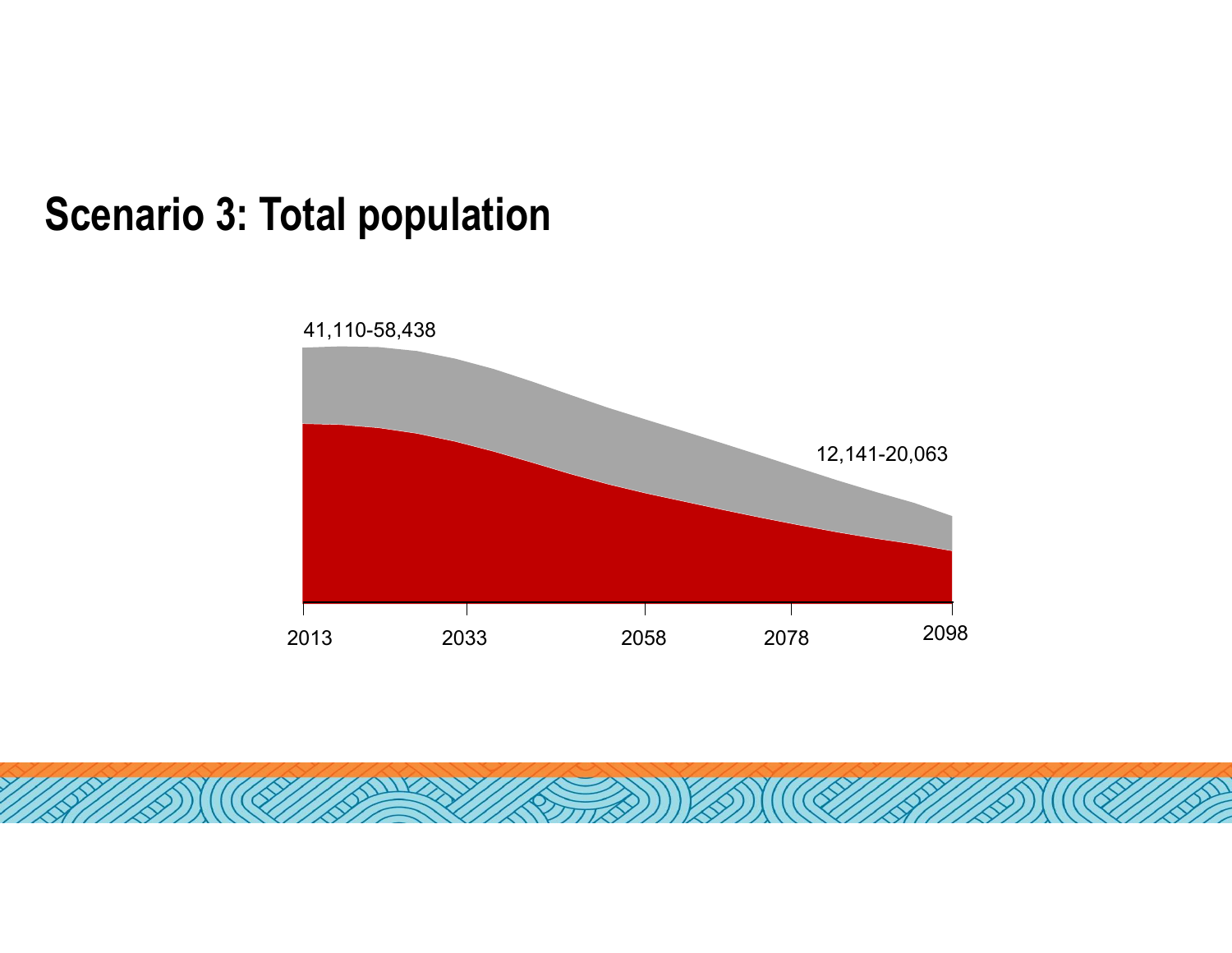#### 3. Population by band<br>
Bois Forte<br>
3,375-4,798<br>
Fond Du Lac<br>
4,226-6,007<br>
<sup>2013</sup><br>
<sup>2008</sup><br>
<sup>2013</sup><br>
<sup>2013</sup><br>
<sup>2013</sup><br>
<sup>2013</sup><br>
<sup>2013</sup><br>
<sup>2013</sup><br>
<sup>2013</sup><br>
<sup>2013</sup><br>
<sup>2013</sup><br>
<sup>2013</sup><br>
<sup>2013</sup><br>
<br>
A44-2,469<br>
<sup>2013</sup><br>
<br>
Mille Lacs<br>
<br>
2.461-3.375-4.798<br>
Bois Forte<br>
3.375-4.798<br>
Fond Du Lac<br>
4.226-6.007<br>
2013<br>
Grand Portage<br>
2013<br>
2013<br>
2013<br>
2013<br>
2013<br>
2013<br>
2013<br>
2013<br>
2013<br>
2013<br>
2013<br>
2013<br>
2013<br>
2013<br>
2013<br>
2013<br>
2013<br>
2013<br>
2013<br>
2014<br>
2013<br>
2014<br>
2.46 3,375-4,798 1,494-2,469 3,608-5,962<br>
2013 2013 2013 2013<br>
Fond Du Lac Mille Lacs<br>
4,226-6,007 1,335-2,207 <sup>1,4,406-6,263 2,461-4,066<br>
2013 Grand Portage White Earth<br>
1,113-1,582 162-268 <sup>30</sup><br>
2013 2013 2013 2013<br>
2013 201</sup> Leech Lake<br>
9,244-13,140<br>
3,608-5,962<br>
2013<br>
2018<br>
Mille Lacs<br>
4,406-6,263<br>
2,461-4,066 Leech Lake<br>
9,244-13,140<br>
3,608-5,962<br>
2013<br>
2013<br>
2013<br>
2013<br>
2013<br>
2014<br>
2015<br>
2014<br>
2015<br>
2014<br>
2015<br>
2014<br>
2015<br>
2015<br>
2015<br>
2015<br>
2015<br>
2016<br>
2015<br>
2016<br>
2016<br>
2016<br>
2026<br>
2026<br>
2026<br>
2026<br>
2026<br>
2026<br>
2026<br>
2026<br>
202 3,608-5,962<br>
2013 2018<br>
Mille Lacs<br>
4,406-6,263 2,461-4,066<br>
2013 White Earth<br>
2013 2019<br>
2013 2019<br>
2013 2019<br>
2013 2019<br>
2013 2019<br>
2013 2019<br>
2013 2019<br>
2013 2019<br>
2013 2019  $0$  -  $\sim$  0.000  $\sim$  0.000  $\sim$  0.000  $\sim$  0.000  $\sim$  0.000  $\sim$  0.000  $\sim$  0.000  $\sim$  0.000  $\sim$  0.000  $\sim$  0.000  $\sim$  0.000  $\sim$  0.000  $\sim$  0.000  $\sim$  0.000  $\sim$  0.000  $\sim$  0.000  $\sim$  0.000  $\sim$  0.000  $\sim$  0.000  $\sim$  0  $\frac{5}{1}$ 1,113-1,582 10  $\overline{10}$ 1,113-1,582 162-268 0 5 - III de la component de la component de la component de la component de la component de la component de la  $10^{10}$  |4,226-6,007 1,335-2,207 0  $5 1,7$ 10  $\overline{1}$ 3,375-4,798 1,494-2,469 0 10 - <u>Contract of the Contract of the Contract of the Contract of the Contract of the Contract of the Contract of</u>  $20$  9,244-13,140 3,608-5,962 0 5 - <u>Jan Bartha, amerikan personal di sebagai personal di sebagai personal di sebagai personal di sebagai personal di sebagai personal di sebagai personal di sebagai personal di sebagai personal di sebagai personal di seba</u>  $10^{10}$  |4,406-6,263 2,461-4,066 0  $10 -$ 20 - <u>In the second contract of the second contract of the second contract of the second contract of the second</u> 30 18,746-26,648 3,081-5,091 Bois Forte Fond Du Lac Grand Portage Leech Lake Mille Lacs White Earth

Scenario 3: Population by band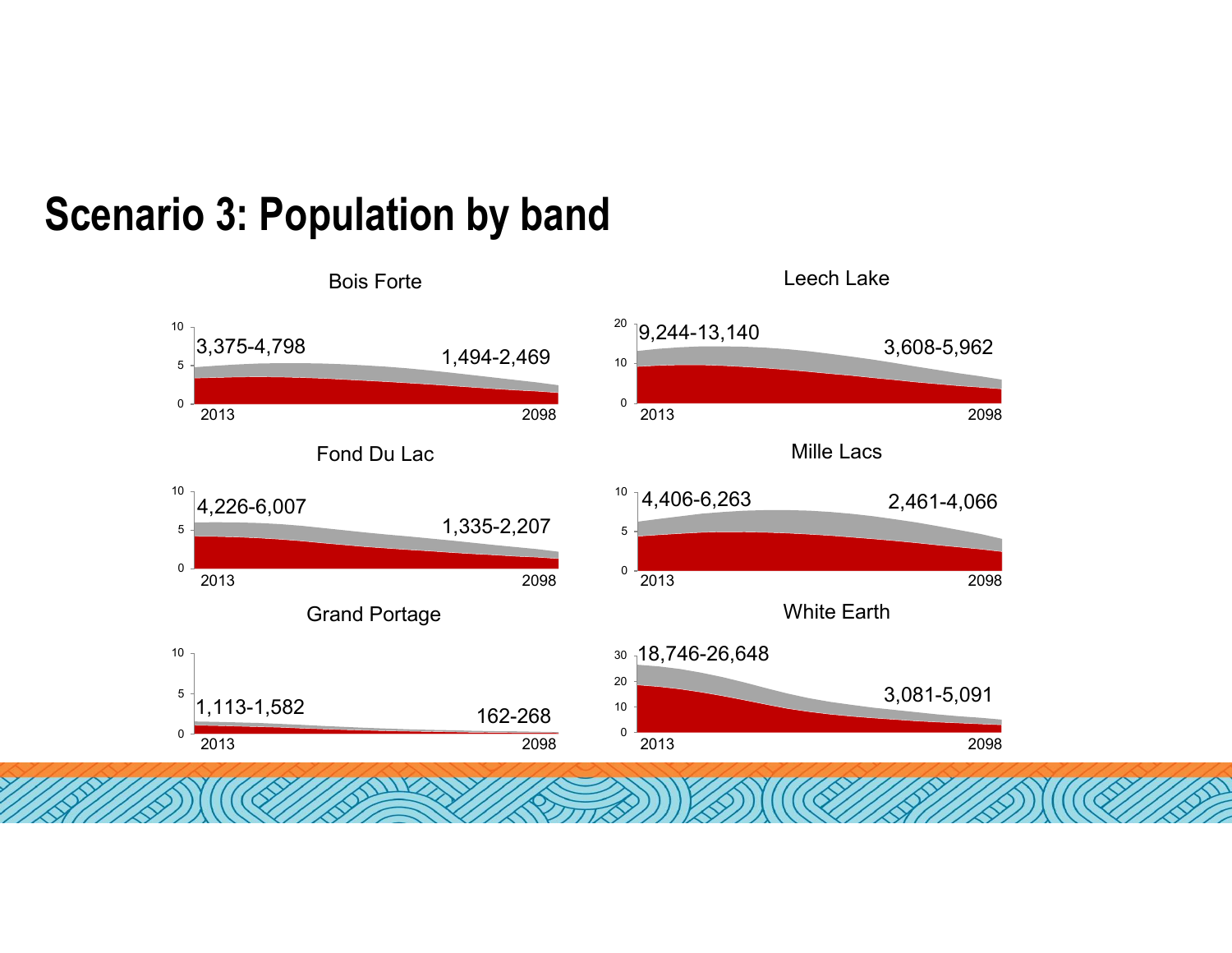**Scenario 4** Total population assuming the enrollment criteria is reduced to 1/8 MCT blood to be eligible for enrollment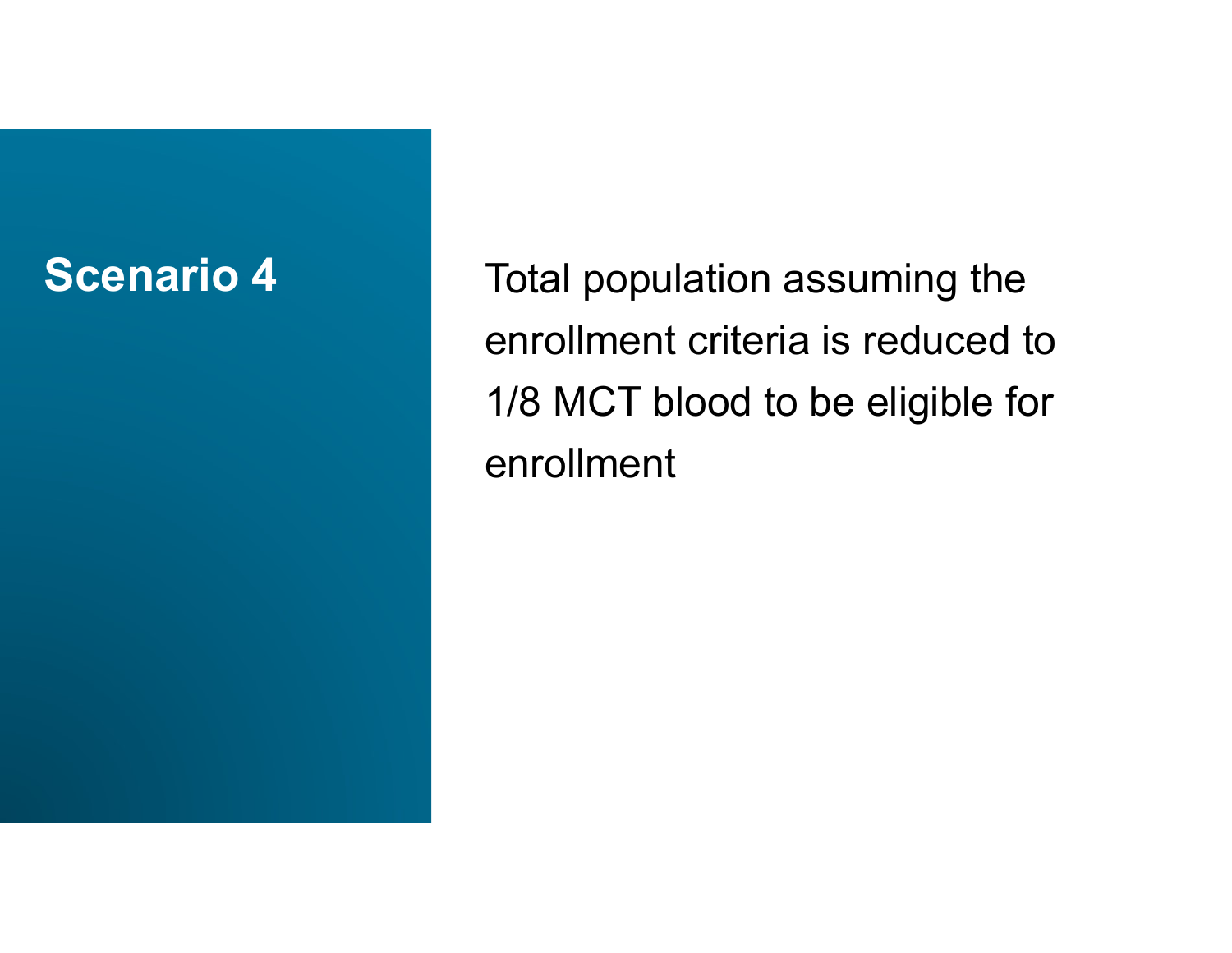#### Scenario 4: Total population

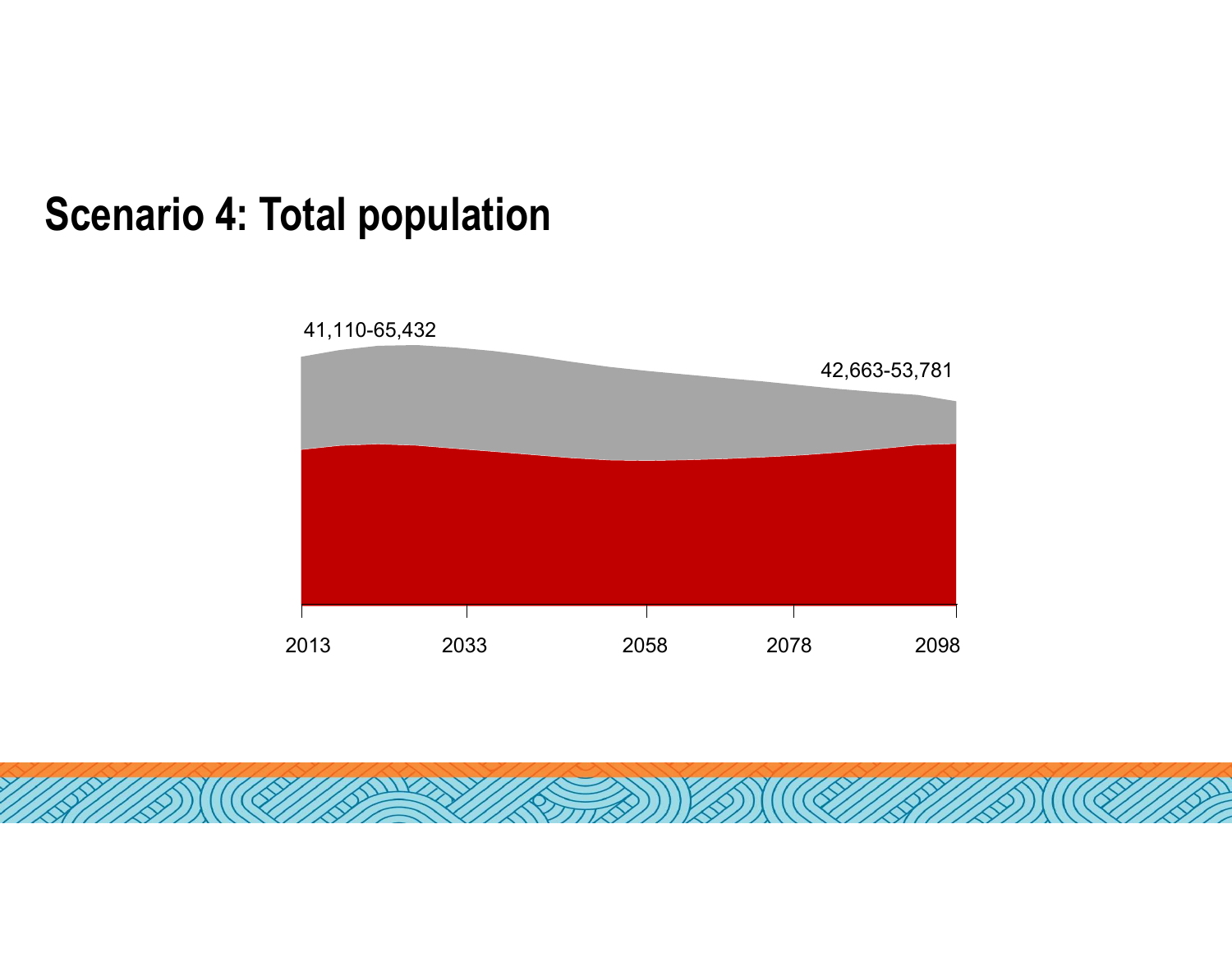#### $0$  -  $\sim$  0.10  $\sim$  0.10  $\sim$  0.10  $\sim$  0.10  $\sim$  0.10  $\sim$  0.10  $\sim$  0.10  $\sim$  0.10  $\sim$  $5\overline{)1,113\text{-}1,771}$  567-715  $10\overline{)100}$  567-715  $10<sub>7</sub>$ 0 5  $10^{10}$  4,226-6,726  $4,596-5,794$   $20$  4,406-7,013 0  $5 -$ **10 4: Population by band**<br>
Bois Forte Leech Lake<br>  $\frac{10}{3}$ <br>  $\frac{3,375-5,372}{2013}$ <br>  $\frac{5,208-6,565}{2013}$ <br>  $\frac{20}{2013}$ <br>  $\frac{5}{2013}$ 0 5 - Santa Barat, amerikansk politiker († 1938) 10  $15 -$ <sup>20</sup> 9,244-14,713 12,826-16,168 0  $10 20<sub>1</sub>$ 8,454-10,657 0 10 - Indiana and a strong control of the control of the control of the control of the control of the control of 20 11,012-13,882  $30<sub>1</sub>$ 18,746-29,837 **4: Population by band**<br>
Bois Forte<br>
3,375-5,372 5,208-6,565<br>
2013 Fond Du Lac<br>
4,226-6,726 4,596-5,794 <sup>20</sup> 4,406 7,013 8,454-10.657 **4: Population by band**<br>
Bois Forte<br>
3,375-5,372 5,208-6,565 <sup>20, 9,244-14,713 12,826-16,168</sup><br>
<sup>2013</sup> Fond Du Lac<br>
4,596-5,794 <sup>2013</sup> 4,406-7,013 8,454-10,657<br>
Crand Portage<br>
<sup>2013</sup> Grand Portage<br>
<sup>2013</sup> <sup>2013</sup> <sup>2013</sup> <sup>20</sup> 2013<br>
Fond Du Lac<br>
4,226-6,726<br>
2013<br>
2013<br>
2013<br>
2013<br>
2013<br>
2013<br>
2013<br>
2013<br>
2013<br>
2013<br>
2013<br>
2013<br>
2013<br>
2013<br>
2013<br>
2013<br>
2013<br>
2013<br>
2013<br>
2013<br>
2013<br>
2013<br>
2013<br>
2013<br>
2013<br>
2013<br>
2013<br>
2013<br>
2013<br>
2013<br>
2013<br>
2013 Leech Lake<br>
9,244-14,713 12,826-16,168<br>
2013 2098<br>
Mille Lacs<br>
4 406 7 013 8 454-10.657 Leech Lake<br>
9,244-14,713 12,826-16,168<br>
2013 Mille Lacs<br>
4,406-7,013 8,454-10,657<br>
2013 White Earth<br>
2098<br>
2013 12098<br>
2013 12098<br>
11.012-13.882 2013<br>
Mille Lacs<br>
4,406-7,013<br>
White Earth<br>
18,746-29,837<br>
2013<br>
2013<br>
2013<br>
2013<br>
2013<br>
2013<br>
2013<br>
2013<br>
2013<br>
2014<br>
2014<br>
2014<br>
2014<br>
2014<br>
2014<br>
2014<br>
2014<br>
2015<br>
2016<br>
2016<br>
2016<br>
2016<br>
2016<br>
2016<br>
2016<br>
2016<br>
2016<br>
2 Bois Forte Fond Du Lac Grand Portage Leech Lake Mille Lacs White Earth

### Scenario 4: Population by band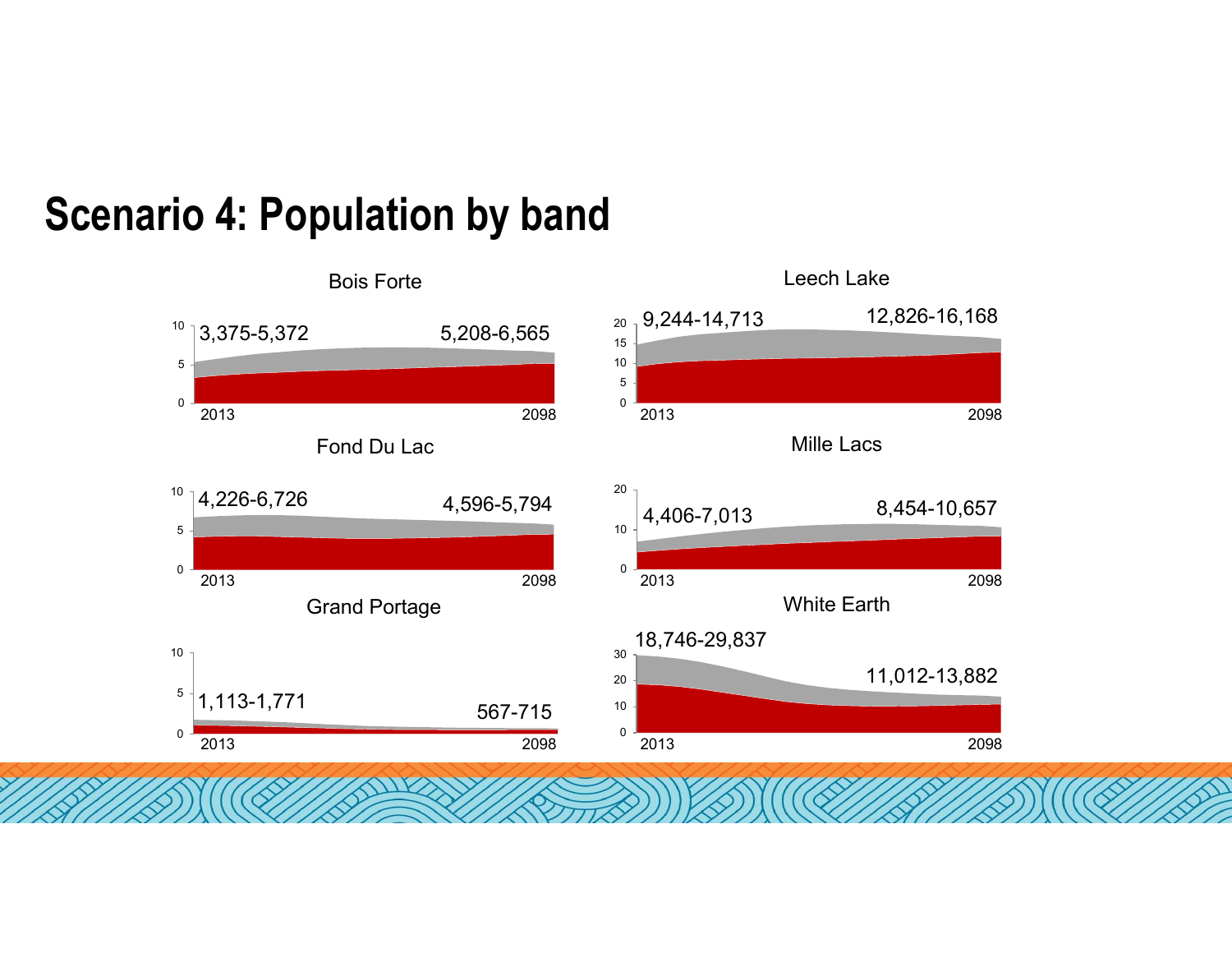Scenario 5 Total population assuming the enrollment criteria is changed to lineal descent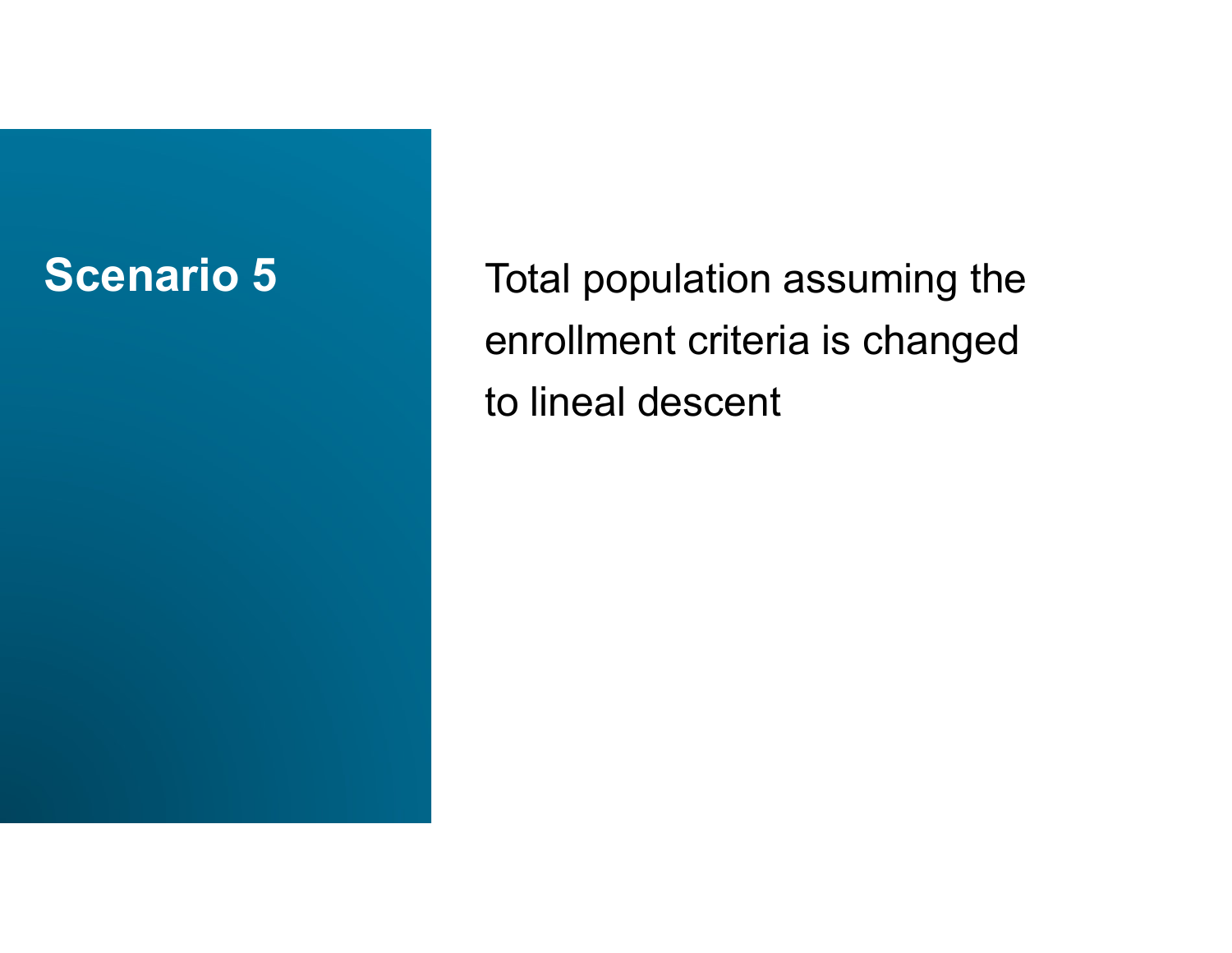#### Scenario 5: Total population

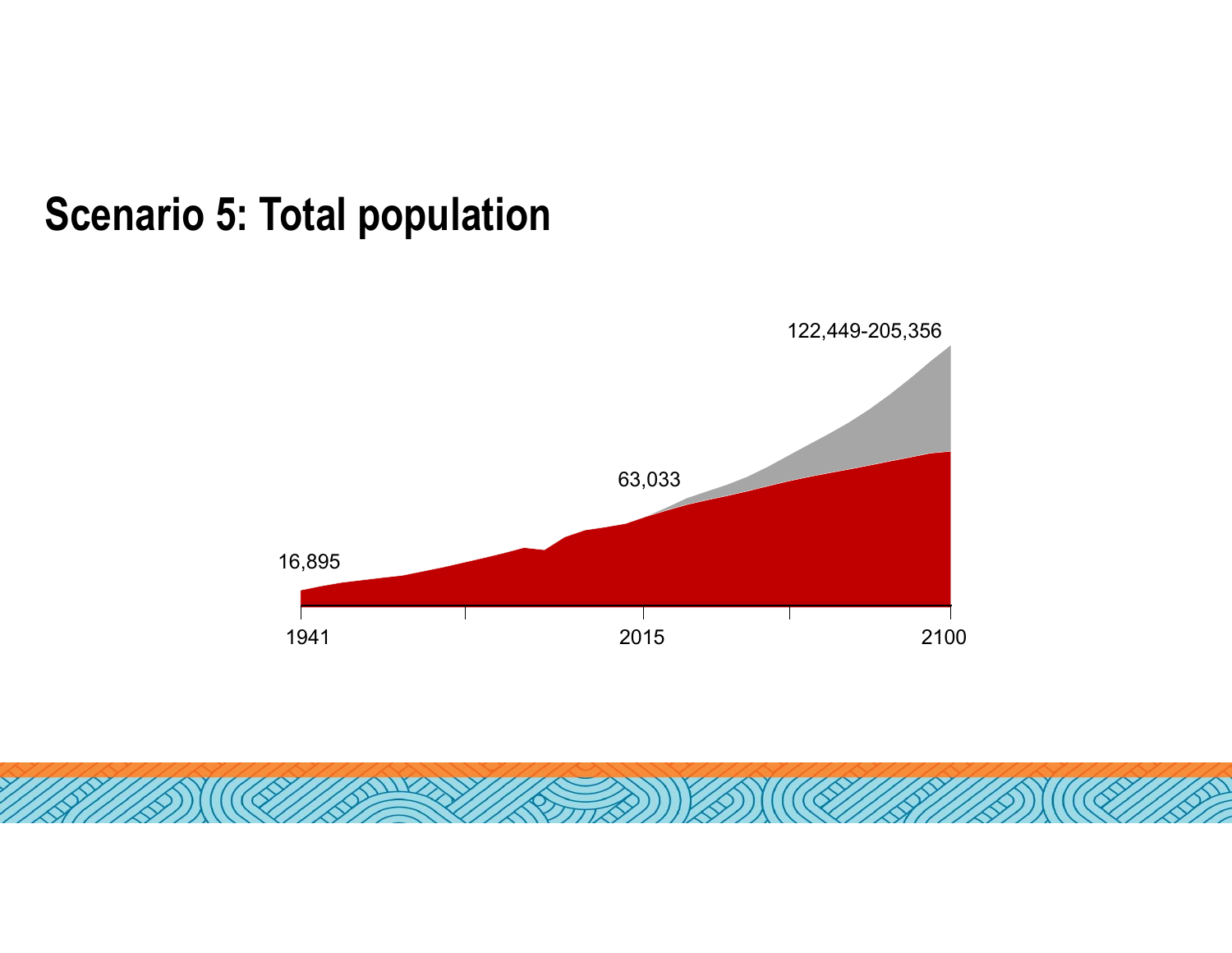#### 2100 0  $\frac{5}{2,045}$  $10<sub>1</sub>$ 3,984-6,682 0 - <u>1994</u> - 1995 - 1996 - 1997 - 1998 - 1999 - 1999 - 1999 - 1999 - 1999 - 1999 - 1999 - 1999 - 1999 - 1999 - 199 5 - <mark>January Marian, amerikan pendadian pendadaran pendadaran pendadaran pendadaran pendadaran pendadaran pers</mark> 10 5,742  $15 \frac{1}{2}$  $20$   $10,977$ -18,395 0  $10^{-10}$  3,427  $\begin{bmatrix} 20 \\ 3,427 \end{bmatrix}$  6,668-11, 6,668-11,184 0  $10 -$ 20 10,075  $30 \frac{1}{2}$ 40  $\overline{1}$ 19,568 0 - <u>De partie de la production de la production de la production de la production de la production de la production de la production de la production de la production de la production de la production de la production de </u> 40 - **Andrea Andrea Andrea Andrea Andrea Andrea Andrea Andrea Andrea Andrea Andrea Andrea Andrea Andrea Andrea** 80 39,717  $120 +$ 77,308-129,665 0 - <u>1944 - 1955 - 1956 - 1957 - 1958 - 1959 - 1959 - 1959 - 1959 - 1959 - 1959 - 1959 - 1959 - 1959 - 1959 - 19</u>  $5 \mid 2,028$  $10<sub>1</sub>$ 3,941-6,611 5: Population by band<br>
Bois Forte<br>
6,668-11,184<br>
8,427<br>
Fond Du Lac<br>
19,977-18,395<br>
<sup>10,075</sup><br>
<sup>1941</sup><br>
Fond Du Lac<br>
<sup>10,977-18,395</sup><br>
<sup>10,075</sup><br>
<sup>1941</sup><br>
2100<br>
<br>
2100<br>
<br>
2100<br>
<br>
21041<br>
21041<br>
21041<br>
2106<br>
<br>
21041<br>
<br>
21041<br>
<br> 1941 2100 8,427<br>
Fond Du Lac<br>
Fond Du Lac<br>
10,977-18,395<br>
5,742<br>
Grand Portage<br>
3,984-6,682<br>
2,028<br>
2,045<br>
1941<br>
2100<br>
2100<br>
2100<br>
2100<br>
2100<br>
2100<br>
2100<br>
2100<br>
2100<br>
2100<br>
2100<br>
2100<br>
2100<br>
2100<br>
2100<br>
2100<br>
2100<br>
2100<br>
2100<br>
2100 Leech Lake<br>19,075<br>1941 2100<br>Mille Lacs<br>3,941-6,611 Leech Lake<br>
19,568<br>
1941 2100<br>
Mille Lacs<br>
3,941-6,611<br>
2,028<br>
1941 2100<br>
White Earth<br>
77,308-129,665 1941 Bois Forte Fond Du Lac Grand Portage Leech Lake Mille Lacs White Earth

## Scenario 5: Population by band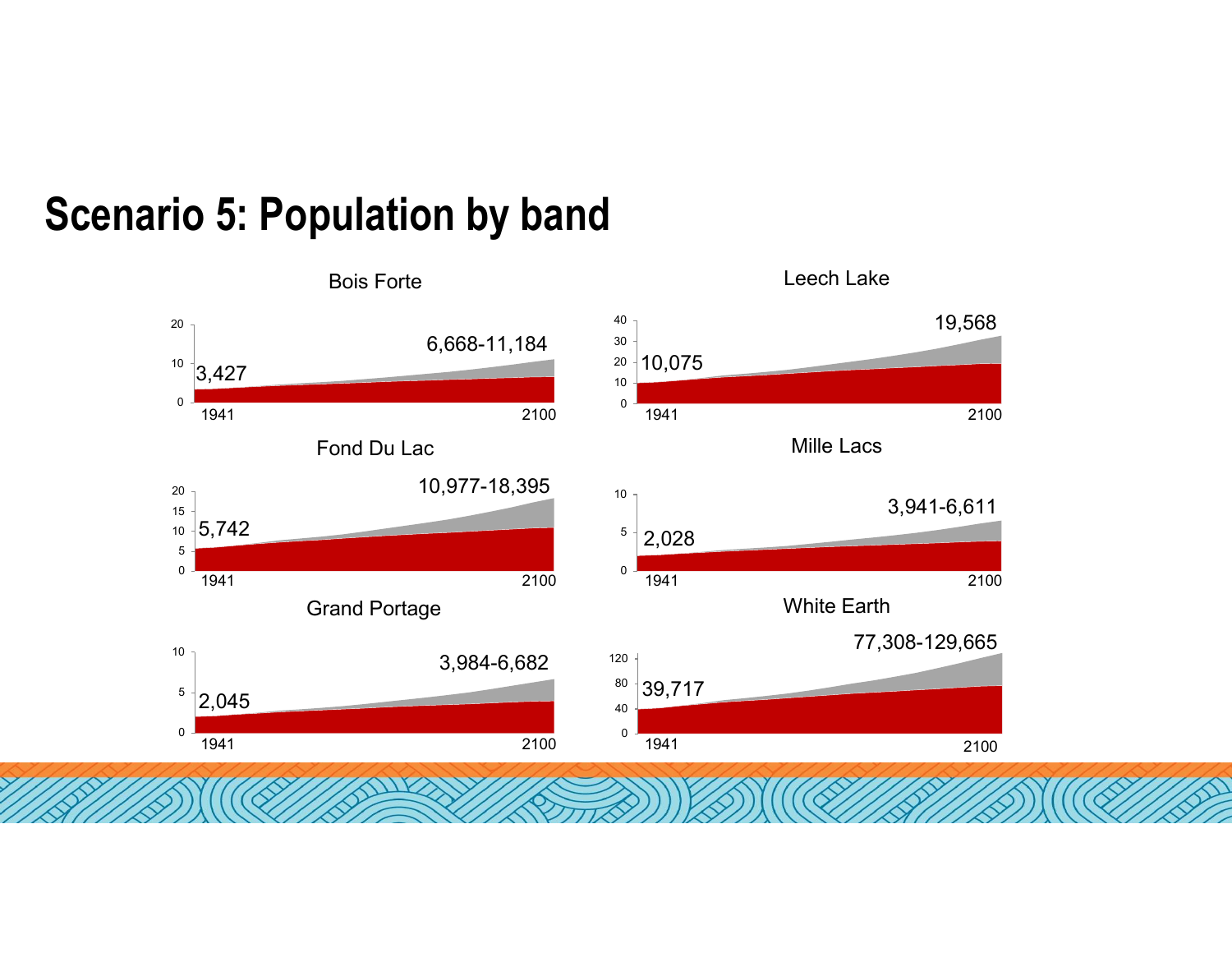## **Conclusions**

- MCT's population will decline if you keep 1/4 blood quantum requirement
	- Population will stabilize over the rest of this century if MCT changes to 1/8 blood quantum (but would likely decline later due to mechanics of blood quantum)
	- Population will grow if MCT changes to lineal descent
- There are some differences by Band but this pattern holds across all 6 Bands